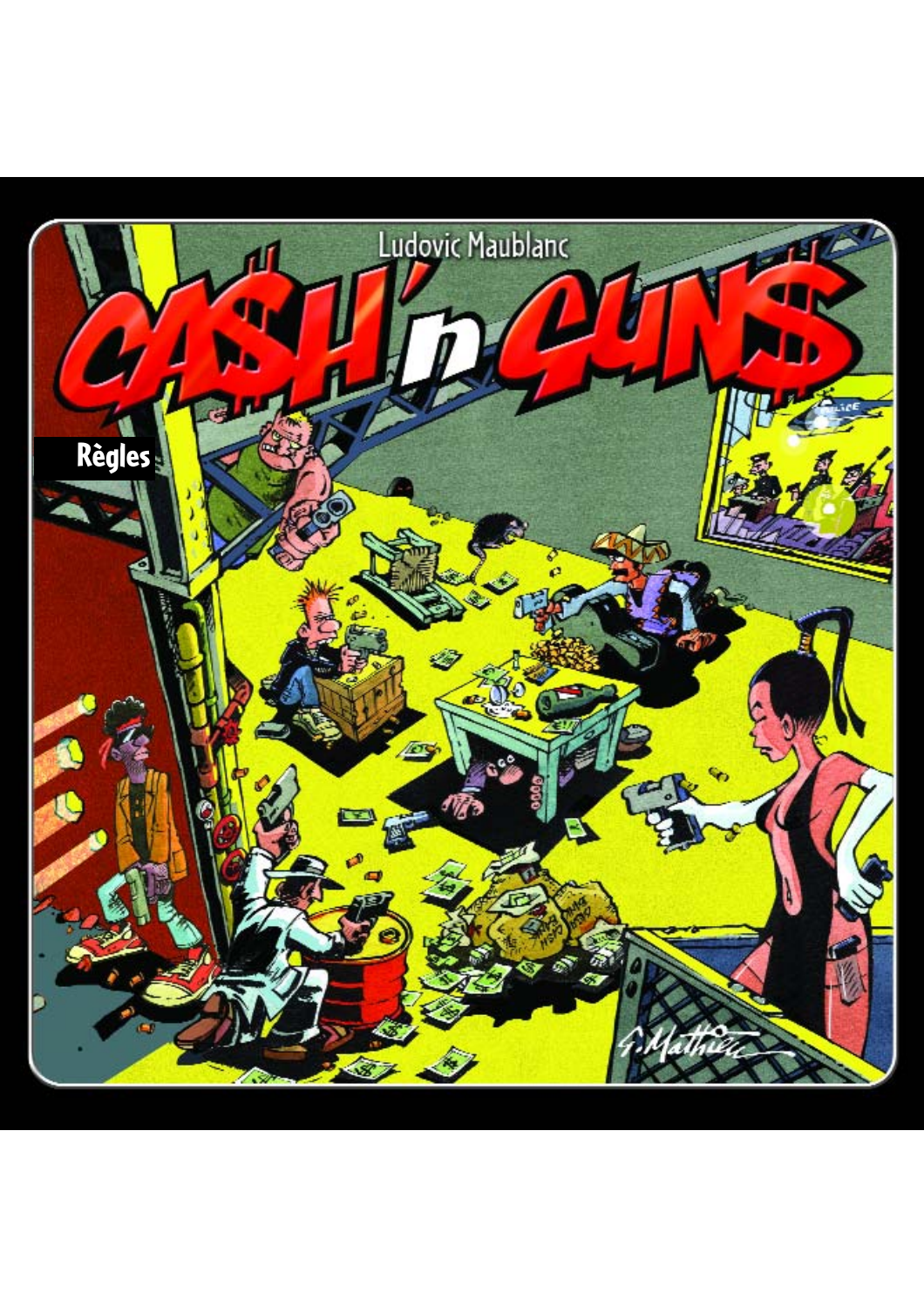# Starter's Guide

**UN\$** is a cheerful game, a party game where fun is guaranteed. Don't bother reading the rules for your first game! Read the rules for your first game! page and take the plunge!

"We are Gangsters brought together to split the loot of our last robbery." Each player takes one of the large cardboards representing a character and places it in front of him. Put the banknotes face down on the centre of the table.

"To ease the negotiations, each gangster came with his gun ", (each player receives a foam gun and the 8 Bullet cards related to his character (1 "Bang! Bang! Bang!", 2 "Bang!" and 5 "Clic Clic Clic").

The game is played in 8 rounds of sharing. During a round, each player plays one of his Bullet cards. Note that each card is played once and only once. The win the 8<sup>th</sup> round.

• 1/ At the beginning of each round, one of the players takes 5 banknotes from the deck and places them face up on the table.

• 2 / Each player chooses one of his Bullet cards and places it face down beside his character.

• 3/ The godfather (the leader of game), i.e. me - since I'm reading this guide - will count up to 3. At 3, each player aims a player of his choice to gently convince him to give up his share! Ready 1, 2, 3… Now, it's the time to show your most intimidating and threatening

killer face!

• 4/ I will count again up to 3. At 3, each player must make a choice: lay down to avoid the bullets, or do nothing to prove that he has the guts! Ready 1, 2, 3…

owa<mark>rds, who lay down</mark>, lay down their character face ahead, put their gun on table and discard their played bullet card face down. They are out of this round and do not take

part of the split. They have to take one Shame marker (round markers). <mark>rho stay in the game</mark> shout "Cojones! " or any other war cry that gives them courage!

The <mark>player who is lying down,</mark> put their gun on table and discard their played bullet card face down.

 $\blacksquare$  aiming a player reveal their Bullet card as follows…

• 5/ Starting with the "Bang! Bang! Bang! " cards. A player touched by a "Bang! Bang! Bang!" discards his Bullet card (he is taken by surprise and cannot shoot back), pushes his character down and takes a Wound marker (tokens with a plaster).

• 6/ Now all the others reveal their card. If it is a **"Clic Clic"** nothing<br>happens. If it is a **"Bappl"** the aimed player pushes his character down  $\mathbf{F}$  the aimed player pushes his character down and takes a Wound marker.

Note that if several players shoot the same person, this one must take as many Wound markers as bullet received.

The played Bullet cards are discarded.

2

• 7/ Once the shooting is over, the players still having their character standing take part of the split. The loot must be distributed in equal parts between all players.

Note that you can't get change; nor from the bank (obviously, since it has been robbed), neither from the money collected in the previous rounds! It can therefore happen that part of the loot (maybe even all of it) is not shareable. Therefore, the less remaining players in the round, the more likely the loot can be split!

Once the split is done, all the wounded or laid down players are back in the game and put up their character. And the next round begins: 5 new banknotes, Bullet cards, threatening, "Cojones" or not, shooting and split (see Quick Reference card).

When a player gets his third Wound, he is out of the game – killed in a hail of bullets!

At the end of the 8<sup>th</sup> round, the players count their money. Note that for each Shame marker you loose \$5,000. The ri yer still alive wins the g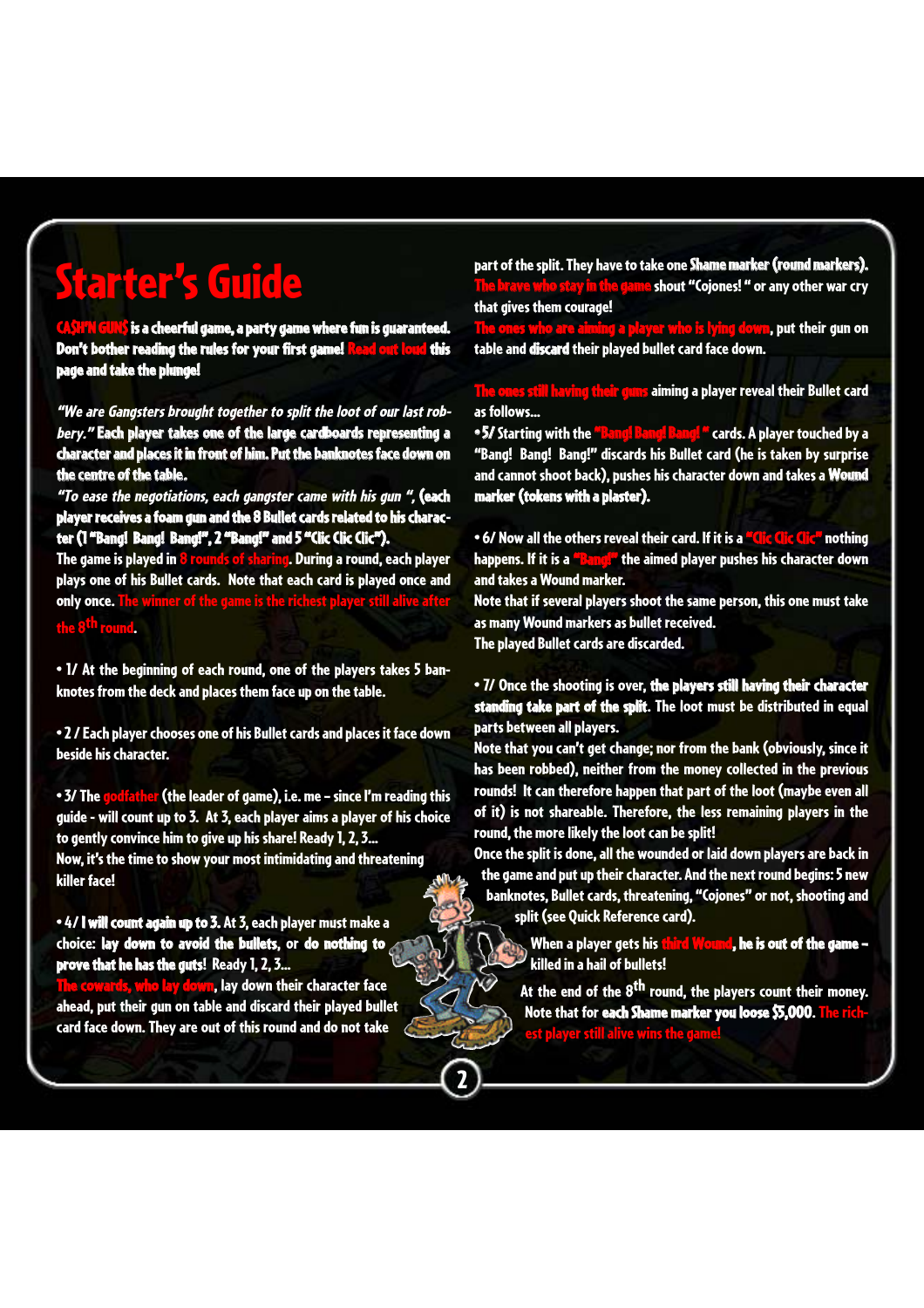

# The Rules

A Ludovic Maublanc game for 4 to 6 players of 10 years and above.

In an abandoned warehouse a gangster band is splitting a loot… but they can't get an agreement on the split. It's time to let the guns talk and soon everyone is aiming everyone…

## **Material**

#### Base game

#### $• 6$  foam  $c$

• 6 sets of 8 Bullet cards: there is a set for each player, each of them containing 5 "Clic Clic Clic" cards, 2 "Bang!" and 1 "Bang! Bang! Bang!". • 1 Quick Reference cards.

- 
- 14 Wound markers.

• 14 Shame markers: these markers have two sides: a "normal" side and one with a "flashing light" used in the version with the undercover cop. • 40 Banknotes: fifteen \$5,000, fifteen \$10,000 and ten \$20,000 banknotes

- 6 Characters to be fixed on their bases to hold them upright. There are
- 2 bases per character.

#### • These rules.

Advanced rules

• 10 Super Power cards.

#### Alternative: A cop in the Mafia

- 3 Telephone switchboard cards: 2 Busy and 1 Reinforcements Sent.
- 6 Secret role cards: 5 Gangsters and 1 undercover cop.
- 1 Telephone card with a side "telephone used".

## Base game: Setup

In this version of the game, none of the Super Power, Secret Role and Telephone cards will be used. In addition there is no distinction between the 2 sides of the Shame markers.

Each player takes a gun, his character and the 8 corresponding Bullet cards.

Each player places his character standing in front of him.

The banknotes are shuffled and piled up face down on the centre of the table. The Shame and Wound markers are put within reach.

The most experienced person or the one knowing the game best takes the Quick Reference card: he will be the Godfather. He is in charge of the follow-up of the various phases and makes sure that the splits are correctly done.

#### The game

The game is played in 8 rounds. Each of them follows the same 7 phase pattern. The winner is the richest player still alive after the 8<sup>th</sup> round.

#### A round

3

Each round is divided into 7 phases.

#### Phase 1 -> 5 banknotes are revealed face up on the table.

At the beginning of each round, 5 new banknotes are put face up on the center of the table.

The non-distributed banknotes from previous rounds are kept on

the table, which means that more than 5 ban-

knotes can be available for a split. All players still alive are back in the game, and their characters are put back upright.



#### Phase 2 -> Each player chooses one of his Bullet cards

Each player chooses secretly one of his unused Bullet cards and puts it face down on the right hand side of his character. Note that all the cards will be used once and only once!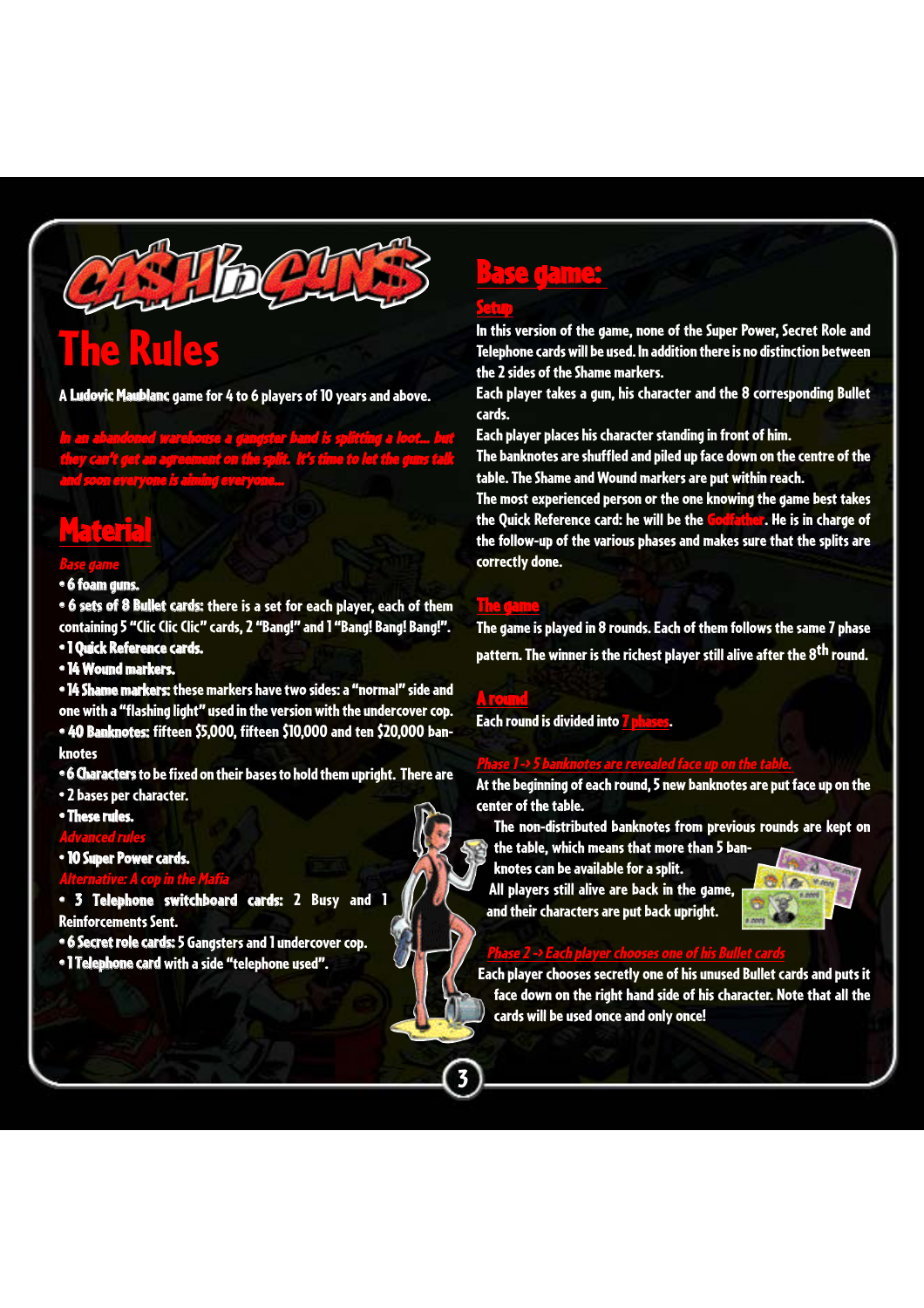#### Phase 3 -> At 3, each player aims another one

The Godfather (see setup) counts up to 3… At 3, all players must simultaneously aim another one with their weapon. If a player is too slow hesitating or trying to find out who is aiming who first - his bullet will be considered as lost.

#### Phase 4 -> Cojones : players can withdraw

Each player can decide to give up his share, lay down his gun and hide under the table. Once the negotiations and intimidations are finished, the Godfather counts again up to 3. At 3, all the players who wish to give up lay down their character face down and are out for this round. The others simultaneously shout "Cojones" or any other war cry to prove that they have the guts and that they do not fear bullets!

Note: each player must decide to withdraw before knowing the reaction of the others. If he is too slow, he will be considered as remaining in the round.

It is allowed to withdraw even if you are not aimed.



 $\overline{u}$ ers who are aiming a player who is lying down, put their gun on table and discard their played bullet card face down.

Indeed, a famous unwritten (well, we just wrote it down now) gangster rule is to never shoot a gangster who gives up his share.

#### Phase 5 -> Bang! Bang! Bang!



The players who still aim somebody and who played a <mark>g! Bang!</mark> " card must reveal it now. The aimed player is wounded; he lays down his

character, takes a Wound marker



4

down. Surprised by this fast attack, it does not have the opportunity to shoot back.

Note, all the "Bang! Bang! Bang!" are simultaneous. Two gangsters who aimed each other with a "Bang! Bang! Bang! " will both be wounded.

and discards his Bullet card face

#### The played "Bang! Bang! Bang!" cards are discarded.

#### Phase 6 -> Play Remaining Cards (Bang! and Clic Clic Clic).



The standing players who did not shoot yet reveal their card.

If it is a "Clic Clic", nothing happens. There was no bullet in the gun. It was just a small threat between friends. No hard feelings!



If it is a "Bang!", the aimed player takes a Wound marker and lays down his character.

Like in phase 5, the shooting takes place simultaneously. Two gangsters who aimed each other with a "Bang!" will both be wounded.

A player aimed by several cards takes a Wound marker for each "Bang". Worse, a player wounded in phase 5 by a "Bang! Bang! Bang!" can still be wounded in phase 6. Only the gangsters who gave up their share in phase 4 are sure not to be wounded. The played cards are discarded.

#### Phase 7 -> Split the loot

Only the players whose character is still standing (i.e. those who did not give up their share in phase 4, and who were not wounded in phase 5 and 6) take part in the split. The loot must be distributed in equal parts between all remaining players.

#### The amount of money must be distributed in an absolutely equitable way.

Note that you can't get change, you can only distribute the banknotes that are on the table. If there are several possible combinations, the largest banknotes should be handed out first.

In fact, the less people are remaining for the split, the more they can get and the more likely a split is possible. It can indeed happen that, when too many players are still around, the loot cannot be shared and all the money remains on the table.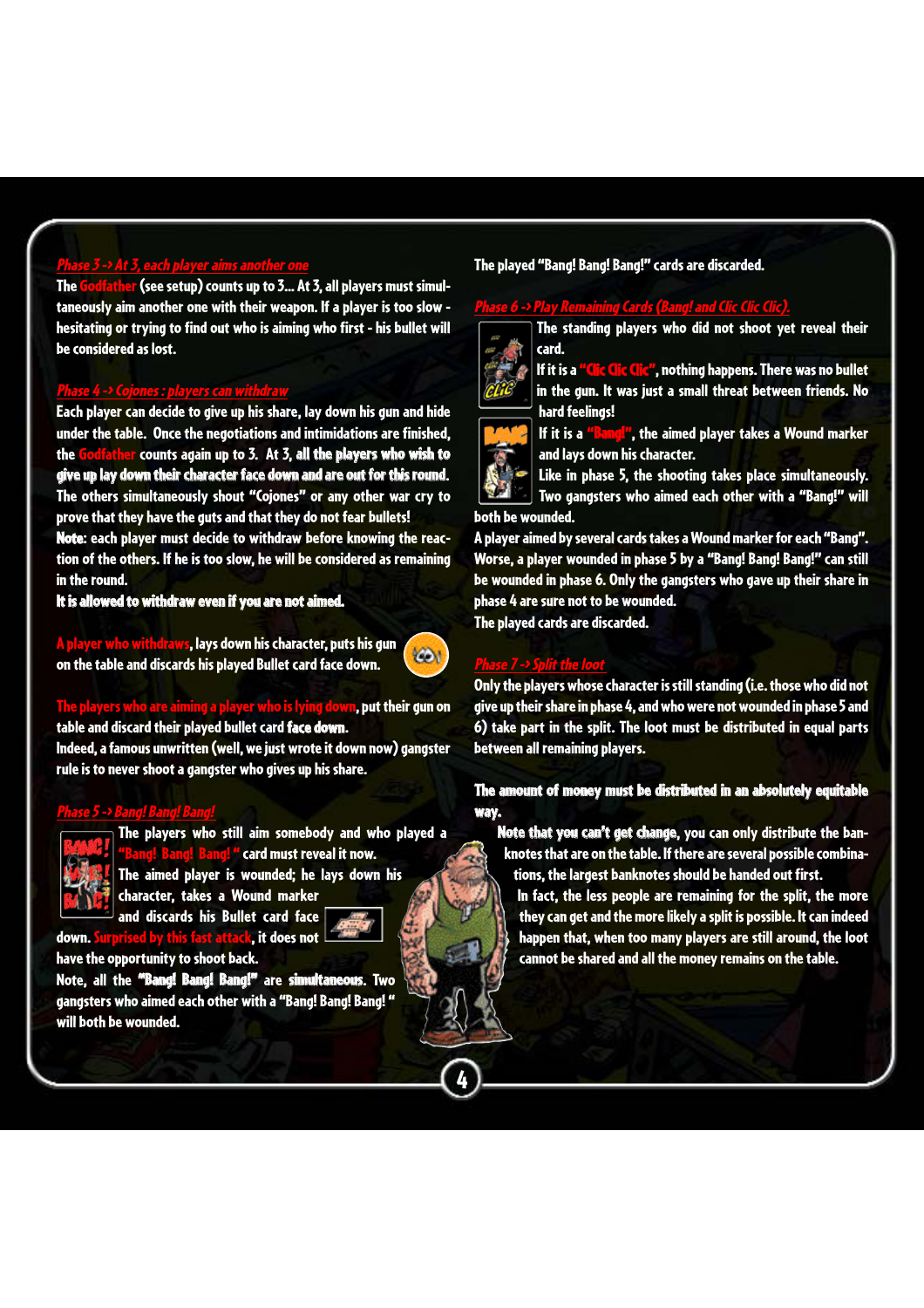For example: There are 5 banknotes on the table: 1 of 20,000\$, 2 of 10,000\$ and 2 of 5,000\$.

If there are 3 players remaining in this round, each of them will receive \$10,000 (the first two a \$10,000 banknote, the third one the two \$5,000 banknotes. The \$20,000 one cannot be handed out since it would lead to an unequal split and therefore remains on the table.

If there are 5 players, no split is possible, since no change is allowed on the \$20,000 banknote! They cannot get the expected \$10,000 each and all 5 banknotes remain on the table.

#### Once the split is done, banknotes which could not be handed out remain on the table.

They will be part of the next loot with the 5 new banknotes that will be added in the next round.

#### unds and elimination of a player

Each time a player is hit by a bullet, he takes a Wound marker. Once a player receives his third marker, he is out of the game. His money is lost and put back in the box.

Note: it is possible to take several wounds during the Indeed, the gangsters' ethics does not stop them from shooting on wounded opponents. It is therefore sometimes wiser for a gangster to forget about the money and withdraw from the round when aimed by several guns. Shame on him, but it's better to be poor and alive than rich and dead.

#### For example: El Toro is aimed by three differents players: Lotus, Mr. Black and Huggy. Igor, is aimed by Tino.

During phase 4, only Igor withdraws, he discards his card, lays down his character and takes a Shame marker (Boo!). No luck for Tino who has put a "Bang!", his card is discarded face down: remember, no gangster shoots a gangster who gives up his share.

During phase 5, Lotus played a "Bang! Bang! Bang! ". El To takes a wound marker, he discards his card and lays down his character.

During phase 6, Mr. Black and Huggy show their cards and – surprise, surprise! - they both played a "Bang! ". El Toro just

received 3 Bullets in the same round! Be wounded 3 times, he is immediately out of the game… The moral of the story is that it is wise to withdraw when dealing with trigger-happy people!

### ling / winning the game:

The game ends at the end of the 8<sup>th</sup> round.

The players who were killed have lost; the ones still alive count their money.

#### Note! Each Shame marker costs \$5,000 to his owner!

If there is a draw, the one with the less Shame markers wins. If there is still a draw, it is the one with the most wounds.

The game also ends when there is only one player remaining alive. He is the winner.

The game comes also to an end when at the end of a round there is nobody remaining alive… in this case there is no winner.

## Advanced Rules

#### "The Super Powers"

Now that you gained some experience from the previous robberies, you became stronger and got a Super Power… but unfortunately, the others too…

#### Material

5

Add to the material used for the base game, the 10 Super Power cards.



It's the same setup as for the base game. Just let each

player draw one of the Super Power card, they keep secret for the moment. <mark>For your first</mark>

#### $\Gamma$ a $\blacksquare$

You play the same way as in the base game.

When you wish to use your super Power, tell it clearly and show your card. The game stops while you describe your power to the others, and you apply it.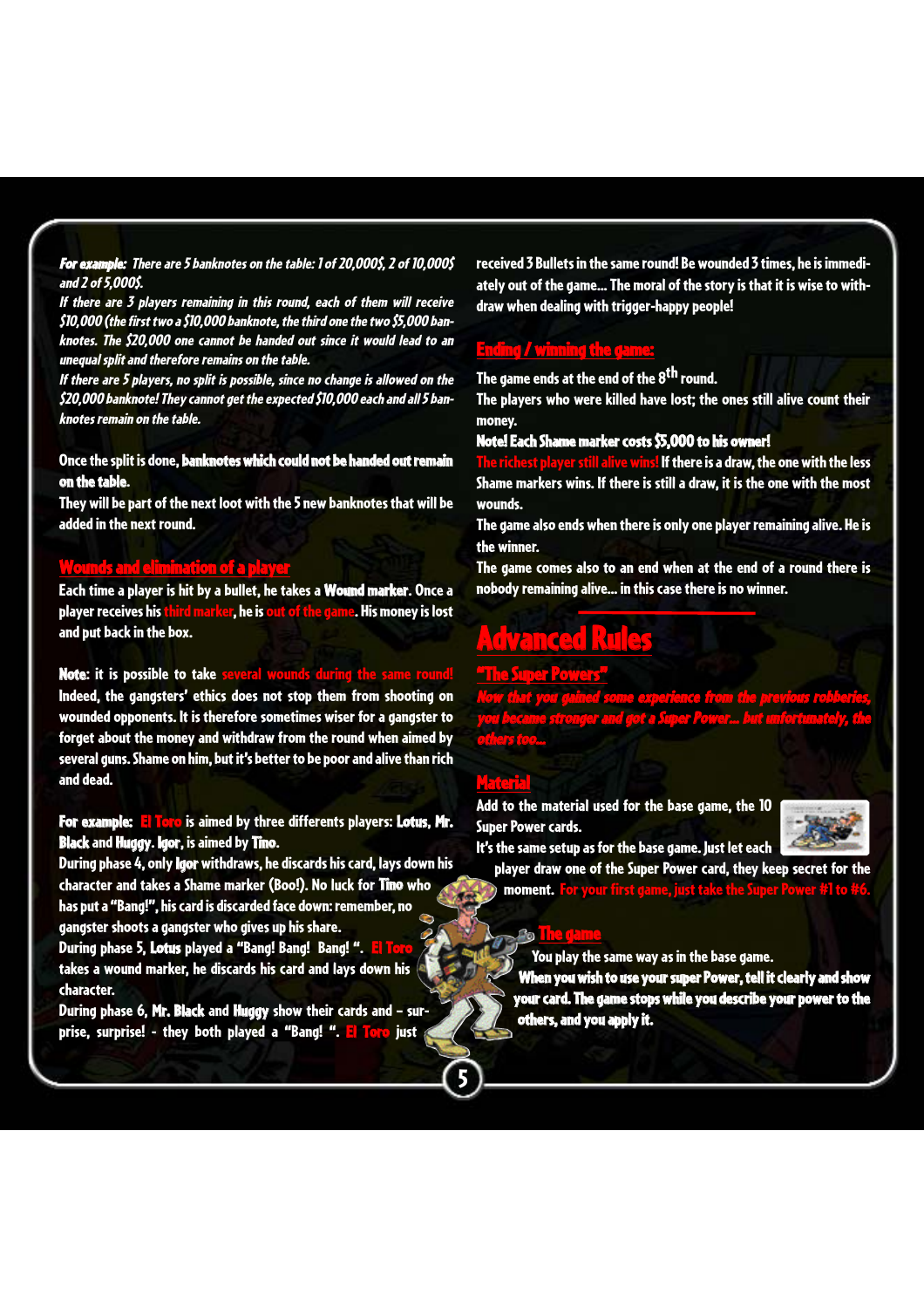You can find hereafter the description of each Power.

#### 10 Super Power cards

"6 feet under": as a shareholder of the undertakers,  $3.6$ you'll get, at the end of the game, \$10,000 for each  $\overline{\mathbf{z}}$  $+\cancel{\sqrt{2}}\cancel{\cos}$   $\ddot{\text{s}}$  killed gangster.

Reveal your Power at the end of the game. You get \$10,000 for each character killed during the game.

Tactical advice: try to make trouble in the group, aim people with already one or 2 wounds.

Unbreakable": You are only killed when you receive your 4th wound.

Reveal your Power when you get your 3rd wound. You're not dead yet, they need to shoot you once more.

Tactical advice: do not withdraw too often, since you can survive to one more bullet.

and it anymore…": you can take the gun and Bullet cards from the first person who is out of the game. Reveal this card as soon as a player is out

of the game. You get his gun and remaining Bullet cards. You can now play with both guns and 2 decks of cards, one deck for each hand. You play two cards per round and can aim two different players (or the same one with both weapons).

Tactical advice: As soon as a gangster is wounded, try to have him killed! But be careful, with 2 guns in your hand, you soon become the man to kill!

Note: if several gangsters die in the same phase, you can decide from which one you take the gun and Bullet cards.



4. <mark>"Dragon Skin": Y</mark>ou never receive more than one wound per round. Reveal this card when you are hit by several bullets in the same round. Until

the end of the game, you can only be wounded once per round, regardless of the number of bullets reaching you.

Tactical advice: you should not fear of several people aiming at you.

**Insane":** It's so funny, you've just found a The lines<br>The ø. grenade in your pocket. If somebody shoots at you  $\frac{s_{\rm obs}}{s_{\rm obs}}$  after you have revealed it, your wound will hurt you so . much that you let the grenade fall on the table, any anybody still standing upright will be wounded by its explosion.

Reveal this card during one of the first 3 phases of a round. Show everybody that you are holding a grenade! At the end of the phase you got your next wound all the players still standing (i.e. who did not withdraw, or were not wounded yet) also take a wound marker. The round is over since everybody is lying under the table or wounded. You only have one grenade

Tactical Advice Do not reveal your grenade too early… It's more efficient when your opponents are already wounded, they are more likely not to shoot you!

For example: During phase 1 Tino reveals that he's the insane guy who came with a grenade!

Phase 3: Tino is aimed by Lotus and El Toro. Huggy aims Lotus.

Phase 4: Mr. Black lays down fearing that the grenade will explode Phase 5: Lotus reveals her "Bang! Bang! Bang!" card, Tino is wounded, he takes a Wound marker and lays down his character. It's the end of phase 5. Since Tino is wounded, the grenade slips out of his hand and explodes, Lotus, El Toro and Huggy are wounded by the explosion because they are still standing. Mr. Black does not have anything because he is lying. The round is over: phase 6 and 7 (and 8 in the "a cop in the Mafia" version) are skipped. El Toro and Huggy's cards are discarded and a new round begins.

**Kid":** You can choose your target after all the other players.This card can be revealed in any round before phase 3. You can decide who to



aim in phase 3 of this and any follow up rounds, after the others. The kid has to make his decision before The Cunning(if he's in the game).

**Cunning": You can choose your Bullet** card at the end of phase 3 This card can be revealed in any round

6

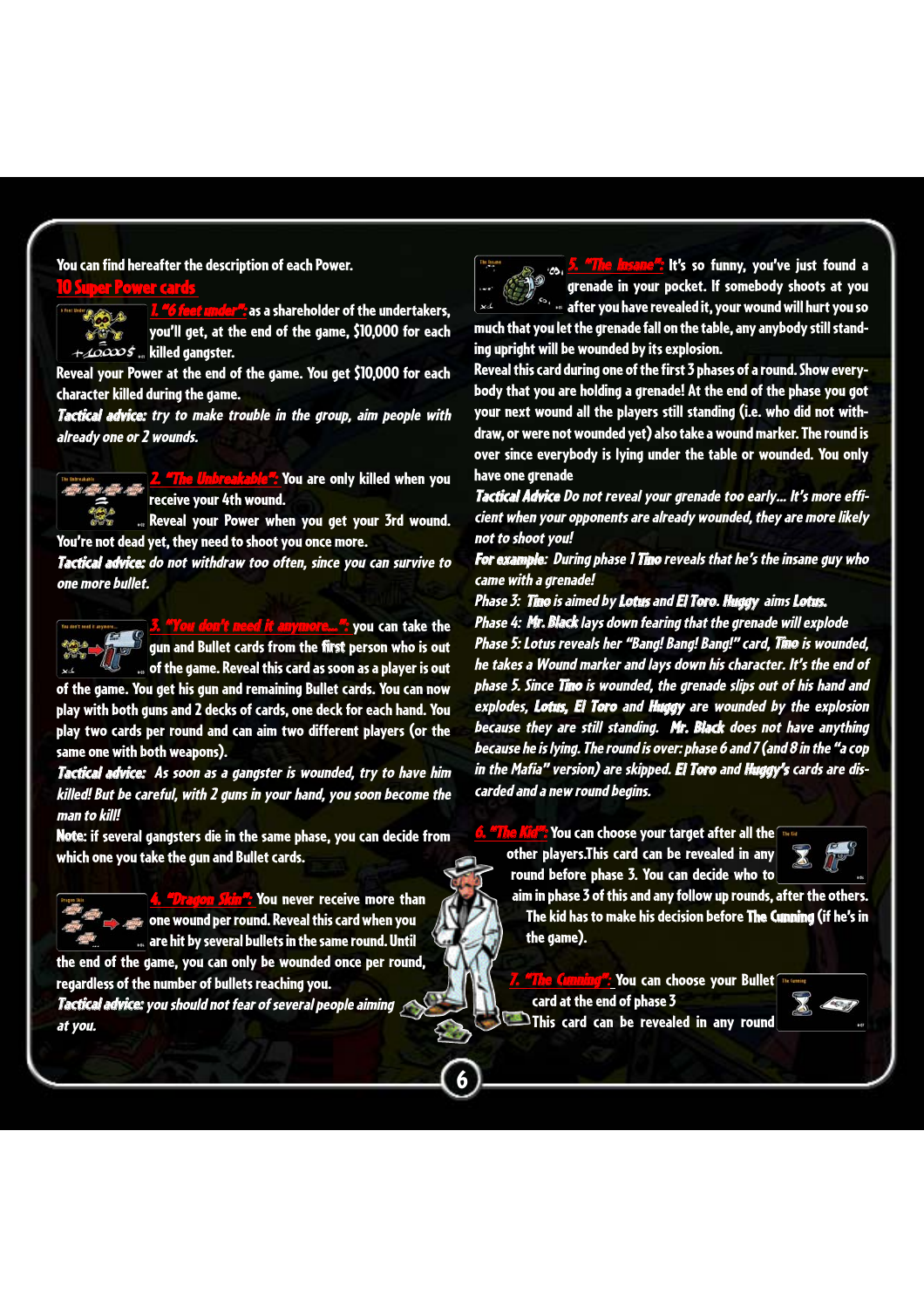before phase 3. You can choose your bullet card at the end of phase 3 when you see who is aiming who.

The cunning waits until The Kid's decision (if The Kid is in the game) before making his selection.



**8. Coward":** At the end of the game, each Shame marker grants you \$5,000.

 $+5.000$  s ... Reveal your Power at the end of the game and earn \$5,000 per shame marker you collected!

Tactical Advice: You can't win if you withdraw in all rounds, but you can lay down with no regrets when the loot is small!



**7. "The Specialist":** You can use your "Bang! Bang! Bang!" card twice in the game.

You must reveal this card at the end of the phase where you played your "Bang! Bang! Bang!" card. Take it back, and throw one of your unused Bullet cards instead. Of course you can only apply this once.

Tactical Advice: you have one bullet more than all others, and it's a "Bang! Bang! Bang!"! Use it to surprise your opponents when they expect it the less.



It does not even hurt!": You can take part of the split even if you withdrew or you were wounded in this round. You can use this power only once.

You must reveal this card at the beginning of phase 7, before the loot is split. You put your character back upright and you take part of the split. Note: this power does not work during the round in which the grenade explodes.

#### Ending / winning the gan

As for the base game, the game ends at the end of the  $8<sup>th</sup>$  round or when there is only one player left alive.

"The Super Coward" and "6 Feet Under" reveal themselves – if they are in the game.

The players who are still alive count their money and deduct \$5,000 for each Shame marker they received (but for the

super coward, who adds \$5,000 per shame marker). "6 Feet Under" adds up \$10,000 per character killed during the game. The winner is the richest player still alive.

# **Alternative: "A cop in the Mafia".**<br>(5-6 players only)

Once again you have made a new robbery. As usual, everything went well until the split of the loot. But this time you have an additional problem. You have been told that one of the gangsters is actually an undercover cop!

#### Material:

Start with the standard setup. In addition to the base game, take the 3 Telephone Switchboard cards, the 6 Secret Role cards and the Telephone card.

Note: It is also possible to play this game with the advanced rules by taking the Super Power cards.

Then take as many Role cards as there are players, but the cop card



The Game:

7

must be included. Each player draws a card, looks at it and puts it face down under his character. It will only be revealed at the end of the game. Since there are as many cards as players, one of them is the cop!



The Telephone card is placed at the centre of the table within reach.

The 3 Telephone Switchboard cards are piled up, face down at the centre of the table. The "Reinforcements Sent" card (#3) must be



placed at the bottom of the pile.

The Shame markers are all are turned with the orange "Coward" side up

The mission of the cop is to call for reinforcements before the end of the 6<sup>th</sup> round and to remain alive to testify at the trial. If